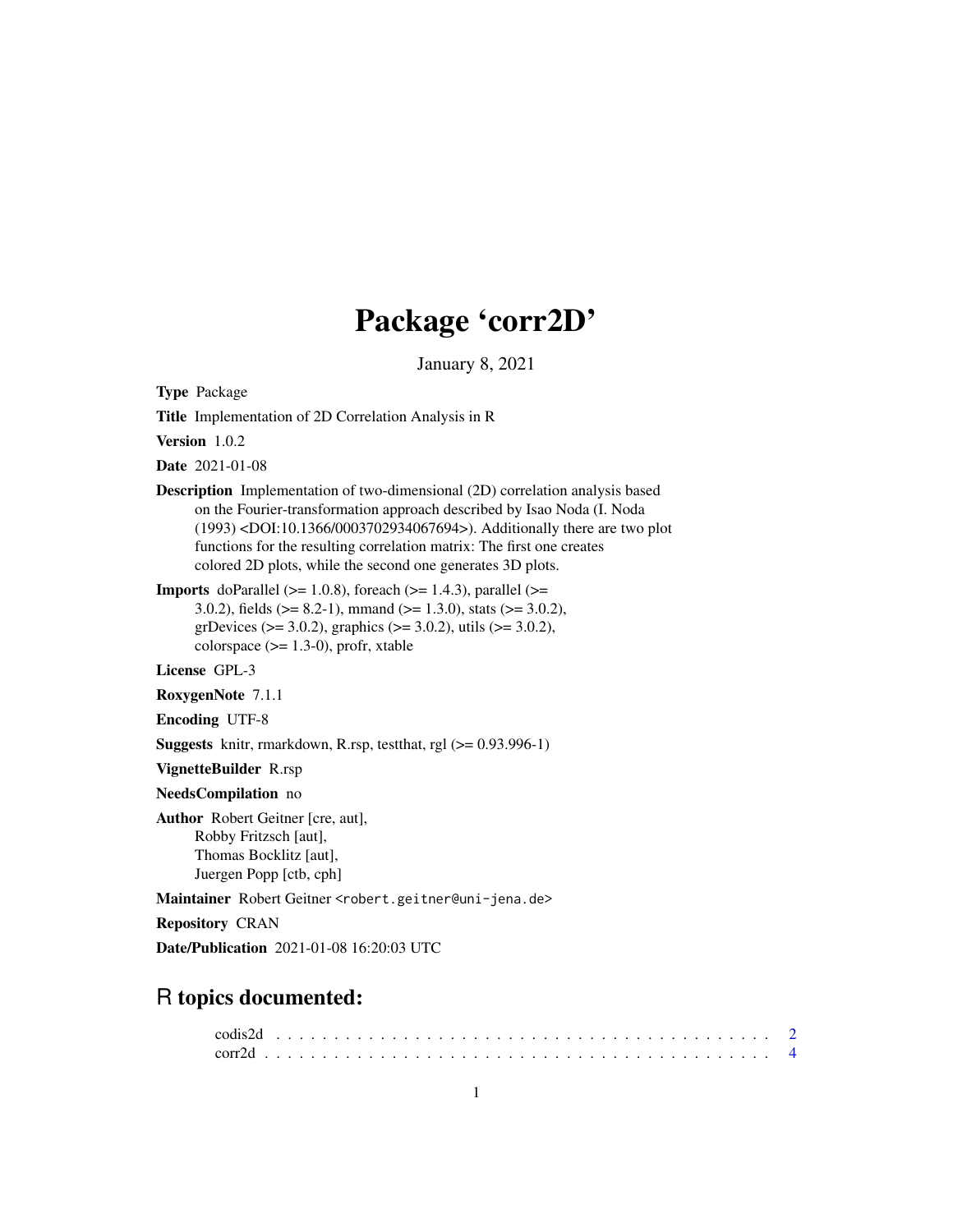#### <span id="page-1-0"></span> $2 \cos(2\theta)$

| Index |                                                                                                                     |  |
|-------|---------------------------------------------------------------------------------------------------------------------|--|
|       |                                                                                                                     |  |
|       |                                                                                                                     |  |
|       | plot corr2d $\dots \dots \dots \dots \dots \dots \dots \dots \dots \dots \dots \dots \dots \dots \dots \dots \dots$ |  |
|       |                                                                                                                     |  |
|       |                                                                                                                     |  |
|       |                                                                                                                     |  |

codis2d *Two-dimensional codistribution spectroscopy.*

# Description

codis2d calculates the synchronous and asynchronous codistribution spectra.

# Usage

```
codis2d(
 Mat,
 Ref = NULL,Wave = NULL,Time = NULL,
 Int = stats::splinefun,
 N = 2^ceiling(log2(NROW(Mat))),
 Norm = 1/(NROW(Mat) - 1),
 scaling = 0,
 corenumber = parallel::detectCores(),
 preview = FALSE
)
```
# Arguments

| Mat  | Numeric matrix containing the data which will be correlated; 'spectral variable'<br>by columns and ' <i>perturbation variables</i> ' by rows.                                                                                                                                                                                                                                                                                                                                                         |
|------|-------------------------------------------------------------------------------------------------------------------------------------------------------------------------------------------------------------------------------------------------------------------------------------------------------------------------------------------------------------------------------------------------------------------------------------------------------------------------------------------------------|
| Ref  | Numeric vector containing a single spectrum, which will be subtracted from<br>Mat to generate dynamic spectra for 2D correlation analysis. Default is NULL in<br>which case the colmeans () of Mat is used as reference. The length of Ref needs<br>to be equal to the number of columns in Mat. 2D codistribution spectroscopy is<br>only strictly defined using the perturbation-mean spectrum as refernece spec-<br>trum. Thus, any deviation from this definition can lead to unexpected results. |
| Wave | Numeric vector containing the spectral variable. Needs to be specified if column<br>names of Mat are undefined.                                                                                                                                                                                                                                                                                                                                                                                       |
| Time | Numeric vector containing the perturbation variables. If specified, Mat will be<br>interpolated to N equally spaced perturbation varibales using Int.                                                                                                                                                                                                                                                                                                                                                 |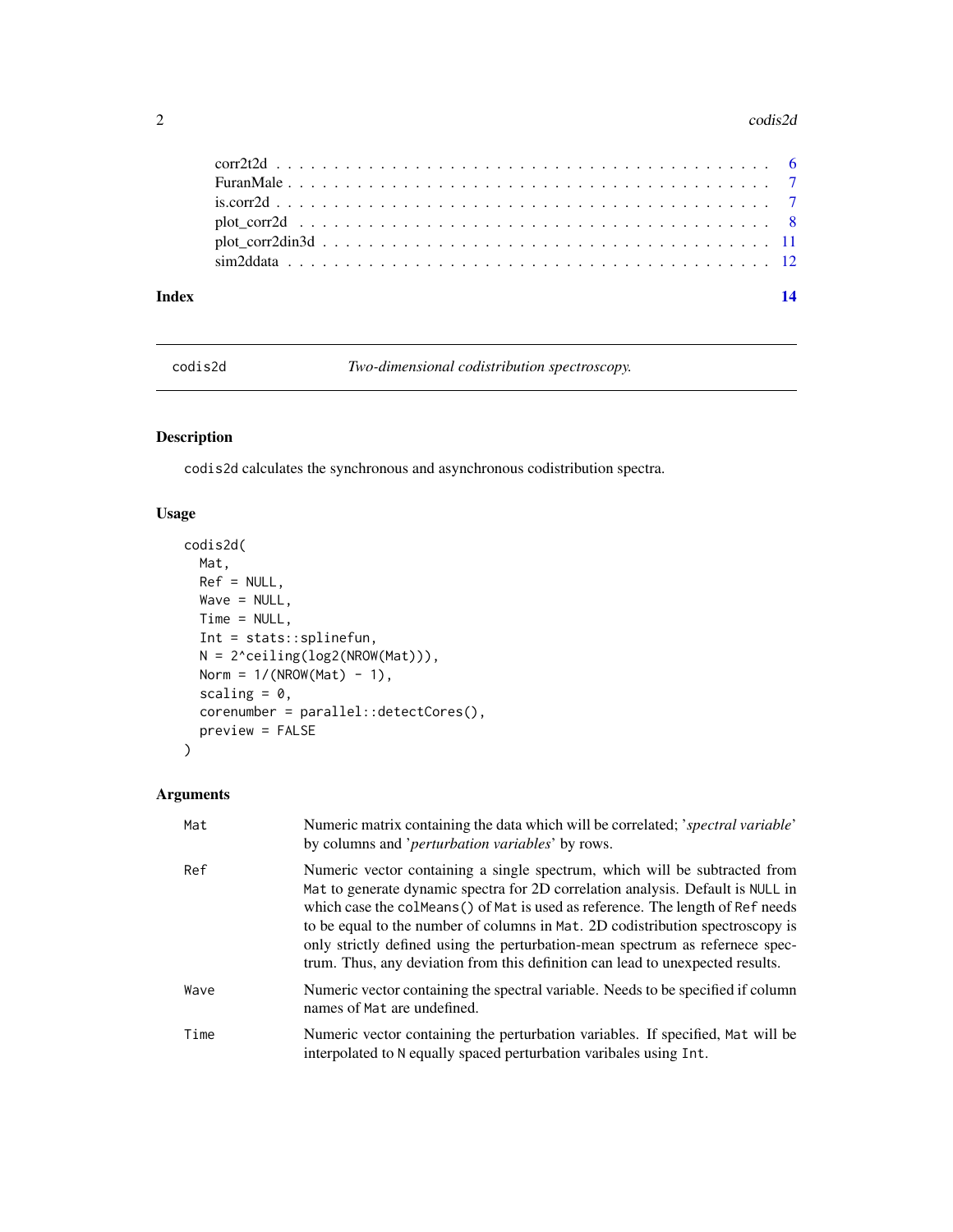#### <span id="page-2-0"></span> $\cosh 2d$  3

| Int        | Function specifying how the dataset will be interpolated to give N equally spaced<br>perturbation variables. splinefun (default) or approxfun can for example be<br>used.                                                                                                                                                                                                                                                                                 |
|------------|-----------------------------------------------------------------------------------------------------------------------------------------------------------------------------------------------------------------------------------------------------------------------------------------------------------------------------------------------------------------------------------------------------------------------------------------------------------|
| N          | Positive, non-zero integer specifying how many equally spaced perturbation<br>variables should be interpolated using Int. N should be higher than 4. corr2d<br>is fastest if $N$ is a power of 2.                                                                                                                                                                                                                                                         |
| Norm       | A number specifying how the correlation matrix should be normalized.                                                                                                                                                                                                                                                                                                                                                                                      |
| scaling    | Positive real number used as exponent when scaling the dataset with its standard<br>deviation. Defaults to 0 meaning no scaling. 0.5 (Pareto scaling) and 1 (Pear-<br>son scaling) are commonly used to enhance weak correlations relative to strong<br>correlations. 2D codistribution spectroscopy is only strictly defined without the<br>usage of any scaling techniques. Thus, any deviation from this definition can<br>lead to unexpected results. |
| corenumber | Positive, non-zero integer specifying how many CPU cores should be used for<br>parallel fft computation.                                                                                                                                                                                                                                                                                                                                                  |
| preview    | Logical: Should a 3D preview of the asynchronous codistribution spectrum be<br>drawn at the end? Uses persp3d from rgl package.                                                                                                                                                                                                                                                                                                                           |

# Details

codis2d calculates the the synchronous 2D correlation spectrum and uses the 2D spectrum to calculate the synchronous and asynchronous codistribution spectra. For parallelization the [parCapply](#page-0-0) function is used. Large input matrices (> 4000 columns) can lead to long calculation times depending on the number of cores used. Also note that the resulting matrix can become very large, adjust the RAM limit with memory. limit accordingly. For a detailed description of the underlying math see references.

### Value

codis2D returns a list of class "corr2d" containing the complex codistribution matrix (\$FT), the synchronous correlation spectrum (\$corr), the used reference spectrum \$Ref1 and \$Ref2, the spectral variables \$Wave1 and \$Wave2 as well as the (interpolated) perturbation variables (\$Time).

#### References

I. Noda (2014) <DOI:10.1016/j.molstruc.2014.01.024>

# See Also

For plotting of the resulting list containing the 2D codistribution spectra see [plot\\_corr2d](#page-7-1) and [plot\\_corr2din3d](#page-10-1).

# Examples

```
testdata <- sim2ddata(C = NULL, Camp = NULL)
codis <- codis2d(testdata, corenumber = 1)
```
plot\_corr2d(codis, Im(codis\$FT),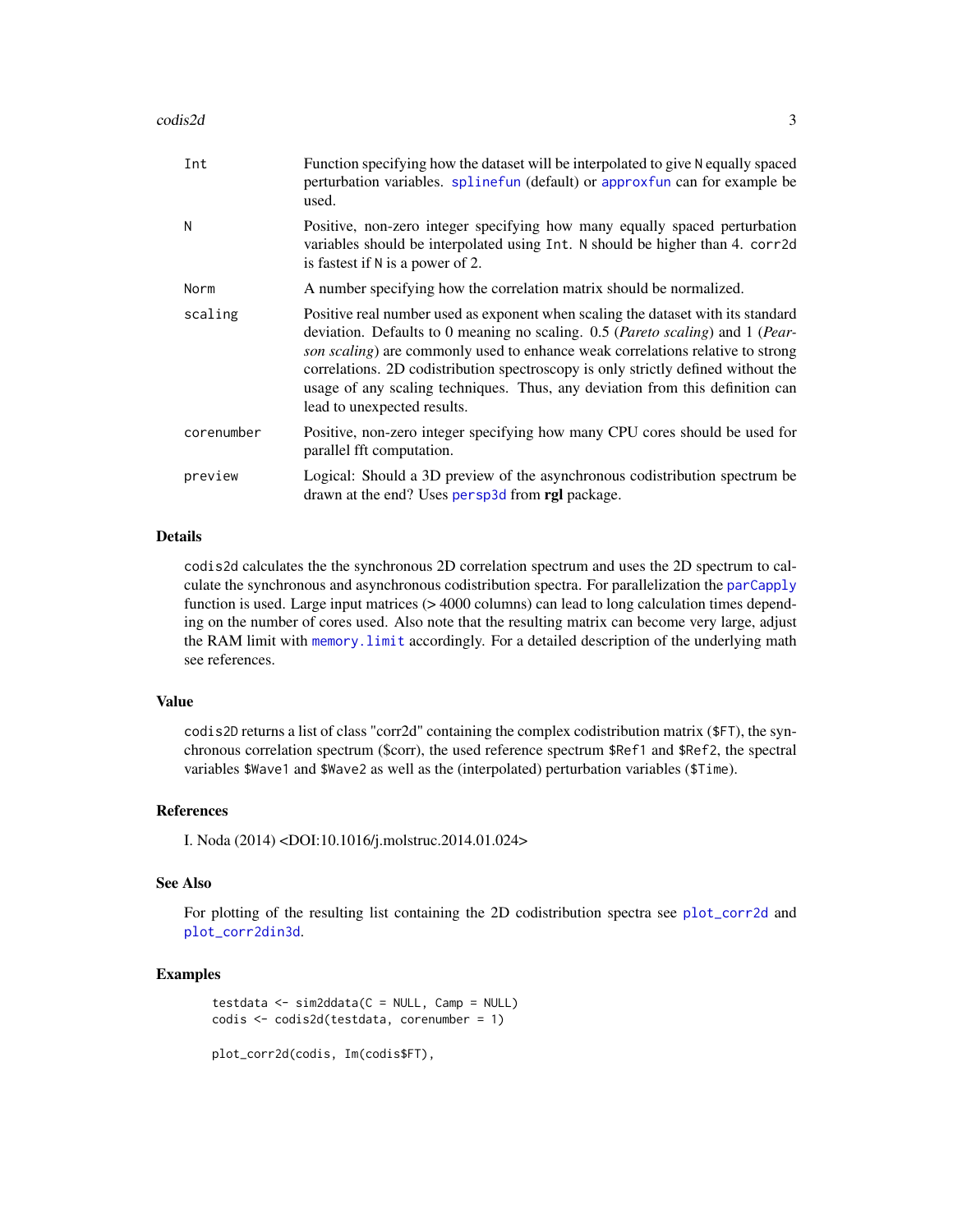<span id="page-3-0"></span>4 corr2d

```
xlab = expression(paste("Wave number" / cm^2-1)),ylab = expression(paste("Wavenumber" / cm^-1)))
```
<span id="page-3-1"></span>corr2d *Two-dimensional correlation analysis.*

# Description

corr2d calculates the synchronous and asynchronous correlation spectra between Mat1 and Mat1 (homo correlation) or between Mat1 and Mat2 (hetero correlation).

# Usage

```
corr2d(
 Mat1,
 Mat2 = NULL,Ref1 = NULL,Ref2 = NULL,Wave1 = NULL,Wave2 = NULL,Time = NULL,
  Int = stats::splinefun,
 N = 2^ceiling(log2(NROW(Mat1))),
 Norm = 1/(pi * (NROW(Mat1) - 1)),scaling = 0,
  corenumber = parallel::detectCores(),
 preview = FALSE
)
```
# Arguments

| Mat1, Mat2   | Numeric matrix containing the data which will be correlated; <i>spectral variable</i><br>by columns and 'perturbation variables' by rows. For hetero correlations Mat1<br>and Mat2 must have the same number of rows.                                                                                                                                                        |
|--------------|------------------------------------------------------------------------------------------------------------------------------------------------------------------------------------------------------------------------------------------------------------------------------------------------------------------------------------------------------------------------------|
| Ref1, Ref2   | Numeric vector containing a single spectrum, which will be subtracted from<br>Mat1 (or Mat2, respectively) to generate dynamic spectra for 2D correlation<br>analysis. Default is NULL in which case the colMeans() of Mat1 (or Mat2, re-<br>spectively) is used as reference. The length of Ref1 (or Ref2) needs to be equal<br>to the number of columns in Mat1 (or Mat2). |
| Wave1, Wave2 | Numeric vector containing the spectral variable. Needs to be specified if column<br>names of Mat1 (or Mat2) are undefined.                                                                                                                                                                                                                                                   |
| Time         | Numeric vector containing the perturbation variables. If specified, Mat1 (and<br>Mat2 if given) will be interpolated to N equally spaced perturbation varibales<br>using Int to speed up the fft algorithm.                                                                                                                                                                  |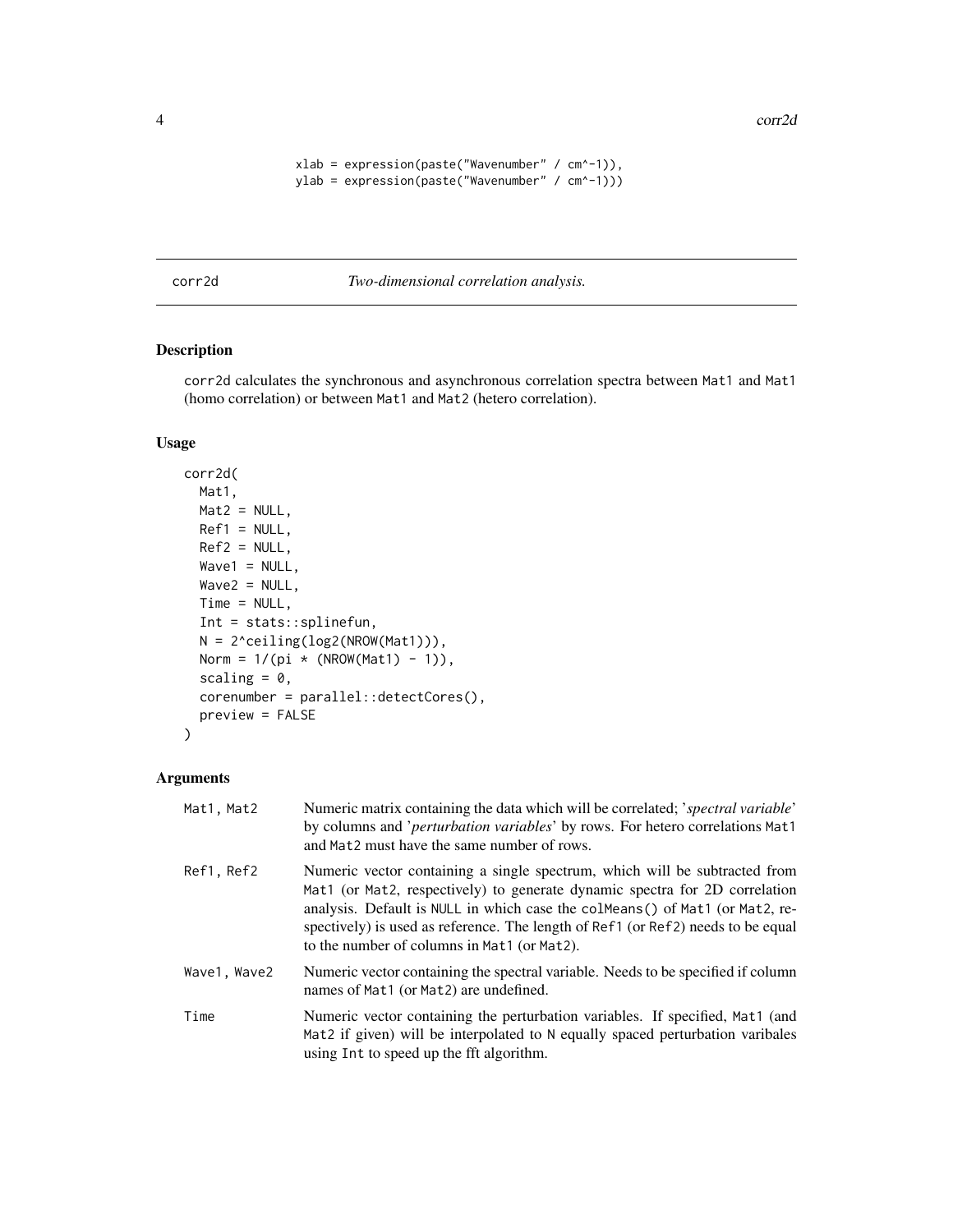#### <span id="page-4-0"></span>corr2d 5

| Int        | Function specifying how the dataset will be interpolated to give N equally spaced<br>perturbation variables. splinefun (default) or approxfun can for example be<br>used.                                                                                             |
|------------|-----------------------------------------------------------------------------------------------------------------------------------------------------------------------------------------------------------------------------------------------------------------------|
| N          | Positive, non-zero integer specifying how many equally spaced perturbation<br>variables should be interpolated using Int. N should be higher than 4.corr2d is<br>fastest if N is a power of 2.                                                                        |
| Norm       | A number specifying how the correlation matrix should be normalized.                                                                                                                                                                                                  |
| scaling    | Positive real number used as exponent when scaling the dataset with its standard<br>deviation. Defaults to 0 meaning no scaling. 0.5 (Pareto scaling) and 1 (Pear-<br>son scaling) are commonly used to enhance weak correlations relative to strong<br>correlations. |
| corenumber | Positive, non-zero integer specifying how many CPU cores should be used for<br>parallel fft computation.                                                                                                                                                              |
| preview    | Logical: Should a 3D preview of the synchronous correlation spectrum be drawn<br>at the end? Uses persp3d from rgl package.                                                                                                                                           |

#### Details

corr2d uses a parallel fast Fourier transformation ([fft](#page-0-0)) to calculate the complex correlation matrix. For parallelization the [foreach](#page-0-0) function is used. Large input matrices ( $> 4000$  columns) can lead to long calculation times depending on the number of cores used. Also note that the resulting matrix can become very large, adjust the RAM limit with [memory.limit](#page-0-0) accordingly. For a detailed description of the underlying math see references.

#### Value

corr2D returns a list of class "corr2d" containing the complex correlation matrix (\$FT), the used reference spectra (\$Ref1, \$Ref2), the spectral variables (\$Wave1, \$Wave2), the Fourier transformed data (\$ft1, \$ft2), the (interpolated) perturbation variables (\$Time) and logical variable (\$Het) indicating if homo (FALSE) or hetero (TRUE) correlation was done.

#### References

I. Noda (1993) <DOI:10.1366/0003702934067694> I. Noda (2012) <DOI:10.1016/j.vibspec.2012.01.006> R. Geitner et al. (2019) <DOI:10.18637/jss.v090.i03>

#### See Also

For plotting of the resulting list containing the 2D correlation spectra see [plot\\_corr2d](#page-7-1) and [plot\\_corr2din3d](#page-10-1).

#### Examples

```
data(FuranMale, package = "corr2D")
twod <- corr2d(FuranMale, Ref1 = FuranMale[1, ], corenumber = 1)
plot_corr2d(twod, xlab = expression(paste("relative Wavenumber" / cm^-1)),
                 ylab = expression(paste("relative Wavenumber" / cm^-1)))
```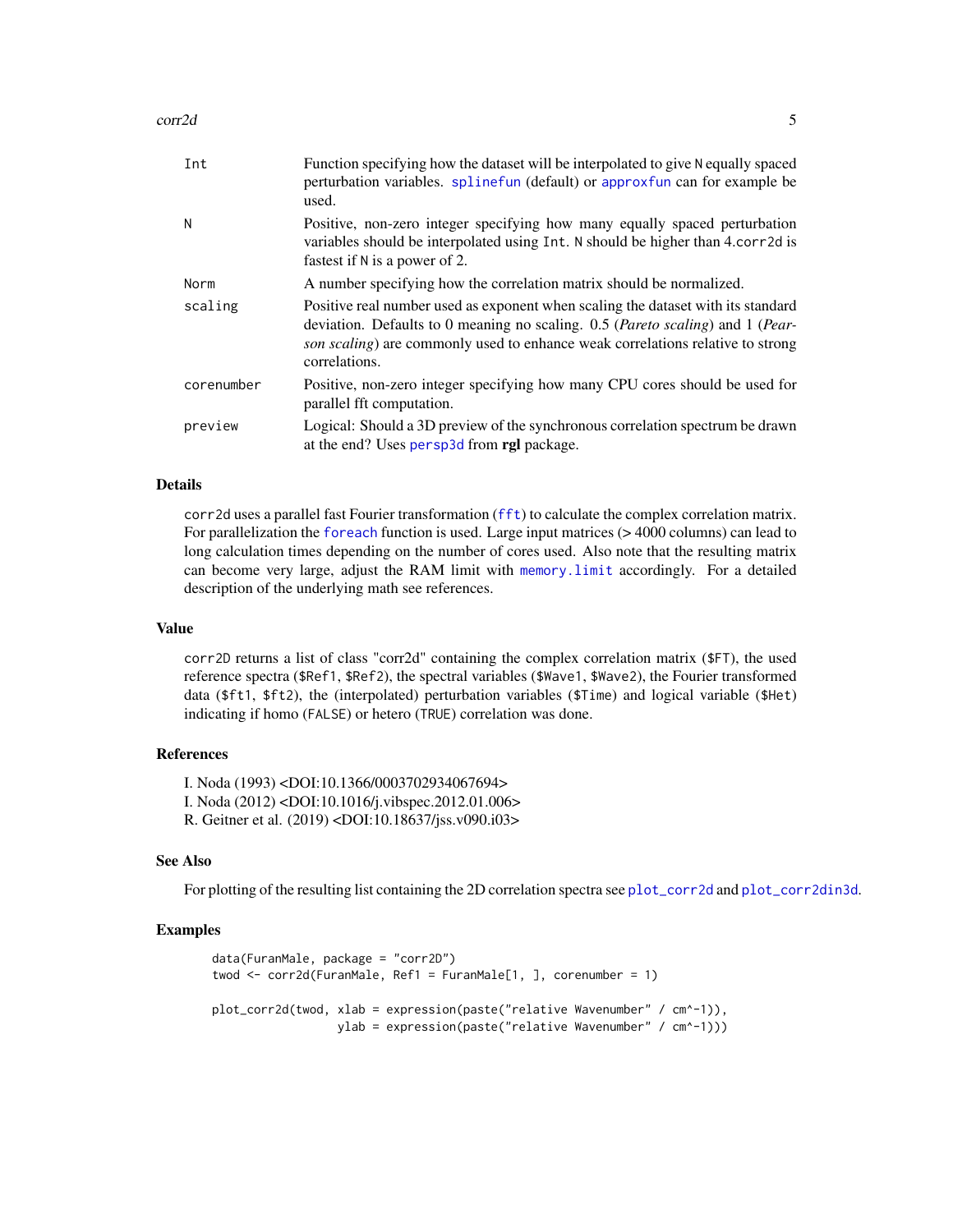<span id="page-5-0"></span>

# Description

corr2t2d compares a pair of spectra in the form of a cross correlation analysis.

#### Usage

corr2t2d(Sam, Ref, Wave = NULL, preview = FALSE)

#### Arguments

| Sam     | Numeric vector containing the sample spectrum to be correlated. Can contain<br>the spectral variable of the sample and reference spectrum as names. |
|---------|-----------------------------------------------------------------------------------------------------------------------------------------------------|
| Ref     | Numeric vector containing the sample spectrum to be correlated. Can contain<br>the spectral variable of the sample and reference spectrum as names. |
| Wave    | Numeric vector containing the spectral variable. Needs to be specified if names<br>of Sam and Ref are undefined.                                    |
| preview | Logical: Should a 3D preview of the asynchronous codistribution spectrum be<br>drawn at the end? Uses persp3d from rgl package.                     |

#### Details

corr2t2d implements the Two-trace two-dimensional (2T2D) approach as described by I. Noda (2018) <DOI:10.1016/j.molstruc.2018.01.091>. The idea is to compare two spectra in a 2D correlationlike approach which was previously not possible as 2D correlation analysis usually needs at least three spectra.

#### Value

corr2t2d returns a list of class "corr2d" containing the complex correlation matrix (\$FT), the correlation and disrelation coefficient as a complex matrix (\$coef), the sample \$Ref1 and reference spectrum \$Ref2 as well as the spectral variable \$Wave1 and \$Wave2.

# References

I. Noda (2018) <DOI:10.1016/j.molstruc.2018.01.091>

# See Also

For plotting of the resulting list containing the 2D correlation spectra or correaltion coefficient see [plot\\_corr2d](#page-7-1) and [plot\\_corr2din3d](#page-10-1).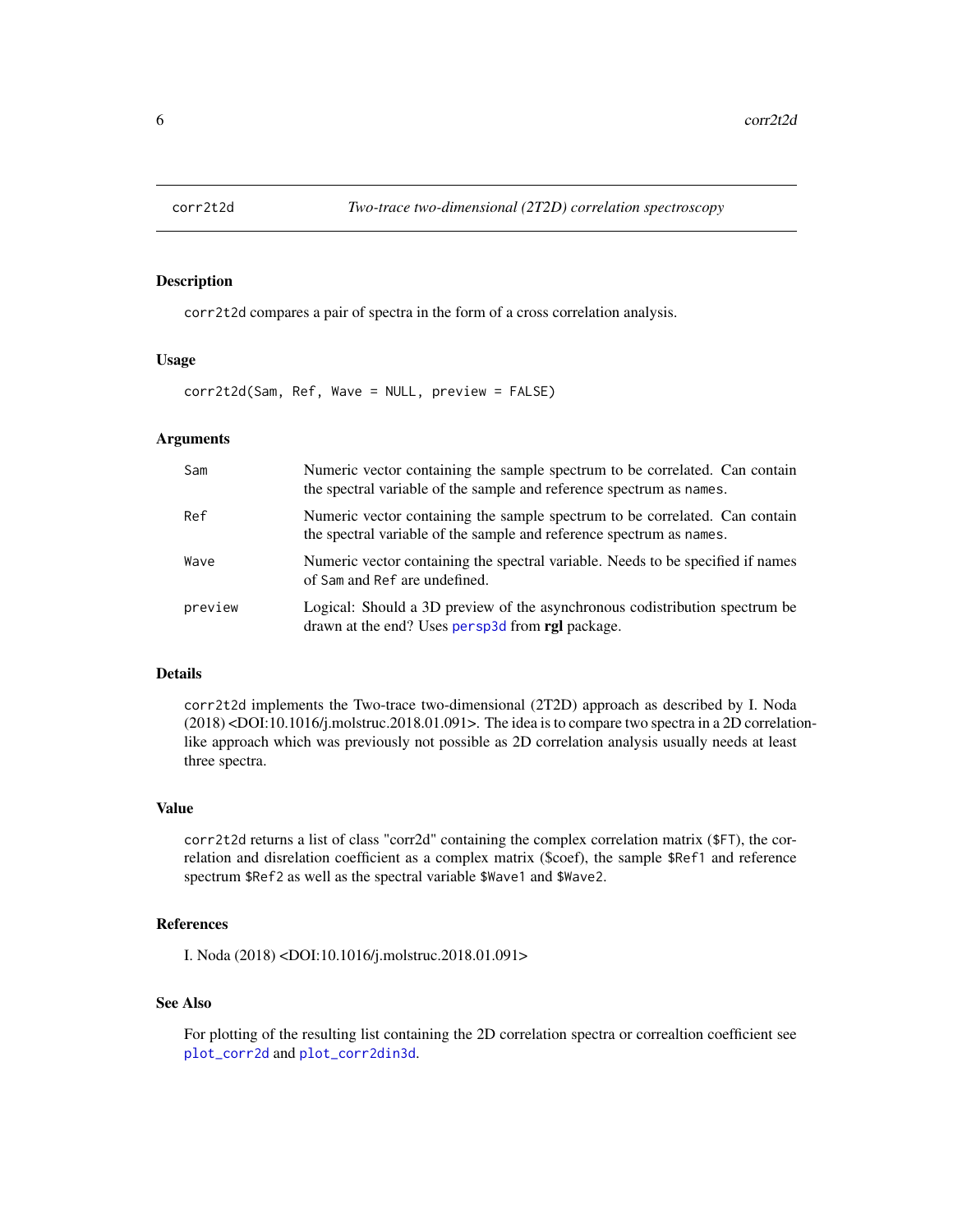#### <span id="page-6-0"></span>FuranMale 2012 2013 2014 2022 2022 2023 2024 2022 2023 2024 2022 2023 2024 2022 2023 2024 2022 2023 2024 2022 2023 2024 2022 2023 2024 2022 2023 2024 2022 2023 2024 2022 2023 2024 2022 2023 2024 2022 2023 2024 2022 2023 20

# Examples

testdata <- sim2ddata() twodtest <- corr2t2d(testdata[4, ], testdata[5, ]) plot\_corr2d(twodtest, Im(twodtest\$FT))

FuranMale *FT-Raman spectra of furan maleimide based self-healing polymer*

# Description

Six preprocessed FT-Raman spectra of a self-healing polymer. The wavenumber region shows the C=C vibrations of furan, maleimide and their respective Diels-Alder adduct. The row names show the measurement temperature in degree Celsius, while the column names show the relative wavenumber.

### Format

A matrix containing 6 spectra by rows with 145 wavenumbers by columns.

#### Source

R. Geitner, J. Koetteritzsch, M. Siegmann, T. Bocklitz, M. Hager, U. S. Schubert, S. Graefe, B. Dietzek, M. Schmitt and J. Popp (2015) <DOI:10.1039/C5CP02151K>

is.corr2d *Check for object class "corr2d"*

#### Description

The function checks if an object is of class "corr2d".

#### Usage

```
is.corr2d(x)
```
#### Arguments

x An object which should be check if it is of class "corr2d".

#### Details

The function uses the [inherits](#page-0-0) function.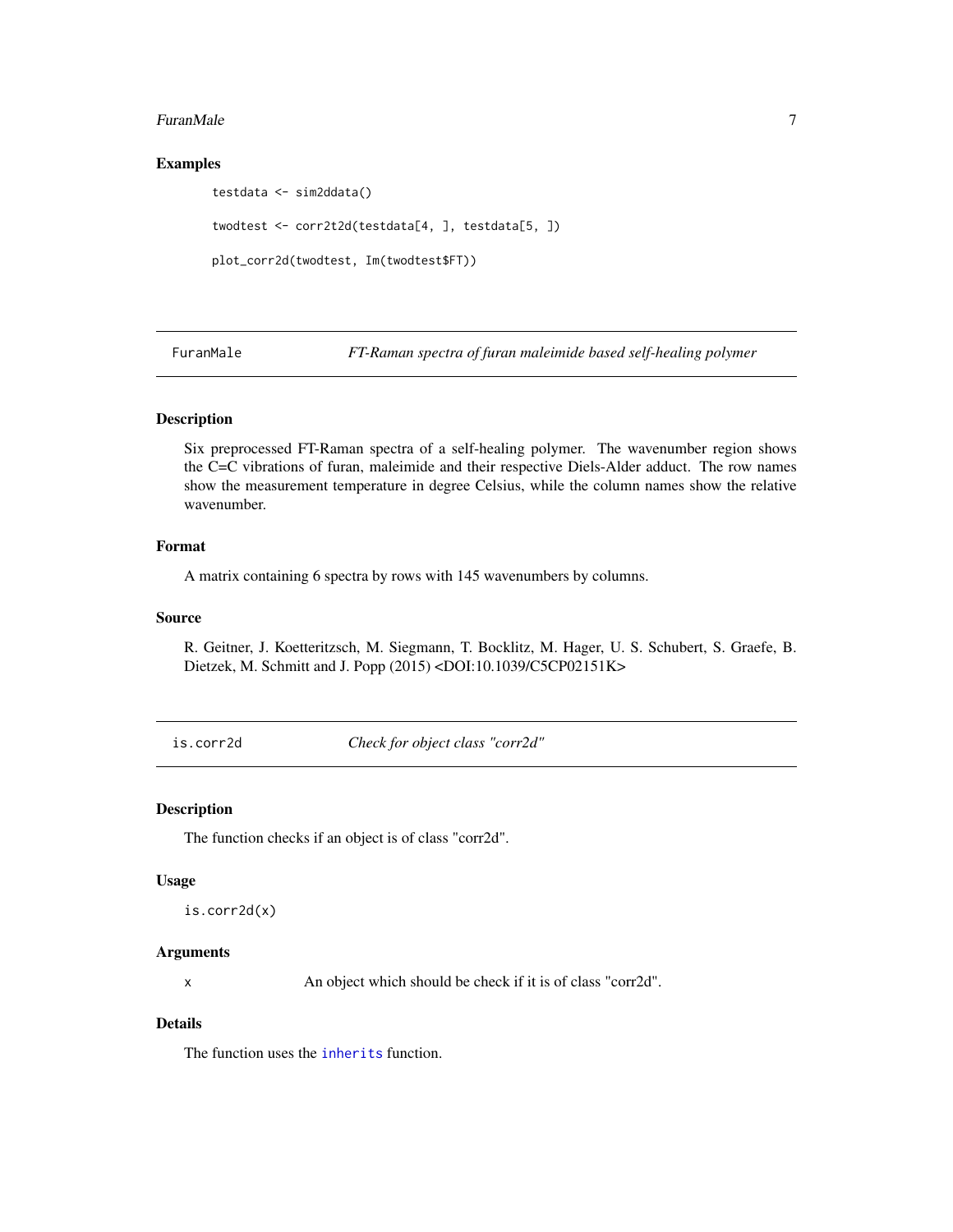#### <span id="page-7-0"></span>Value

A logical scalar

# References

R. Geitner et al. (2019) <DOI:10.18637/jss.v090.i03>

# Examples

```
data(FuranMale, package = "corr2D")
twod \le - corr2d(FuranMale, Ref1 = FuranMale[1, ], corenumber = 1)
# TRUE
is.corr2d(twod)
# FALSE
is.corr2d(2)
```
<span id="page-7-1"></span>

plot\_corr2d *Plot two-dimensional correlation spectra.*

# Description

plot\_corr2d plots two-dimensional correlation spectra either as an image or a contour plot. Red color indicates positive correlations, while blue color shows negative ones.

#### Usage

```
plot_corr2d(
  Obj,
  what = Re(Obj$FT),
  specx = 0bj$Ref1,
  specy = Obj$Ref2,
  xlim = NULL,ylim = NULL,
  xlab = expression(nu[1]),
  ylab = expression(nu[2]),
  Contour = TRUE,
  axes = 3,
  Legend = TRUE,
 N = 20,
  zlim = NULL,
  Cutout = NULL,
  col = par("col"),
  lwd = par("lwd"),
  lwd.axis = NULL,lwd.spec = NULL,
```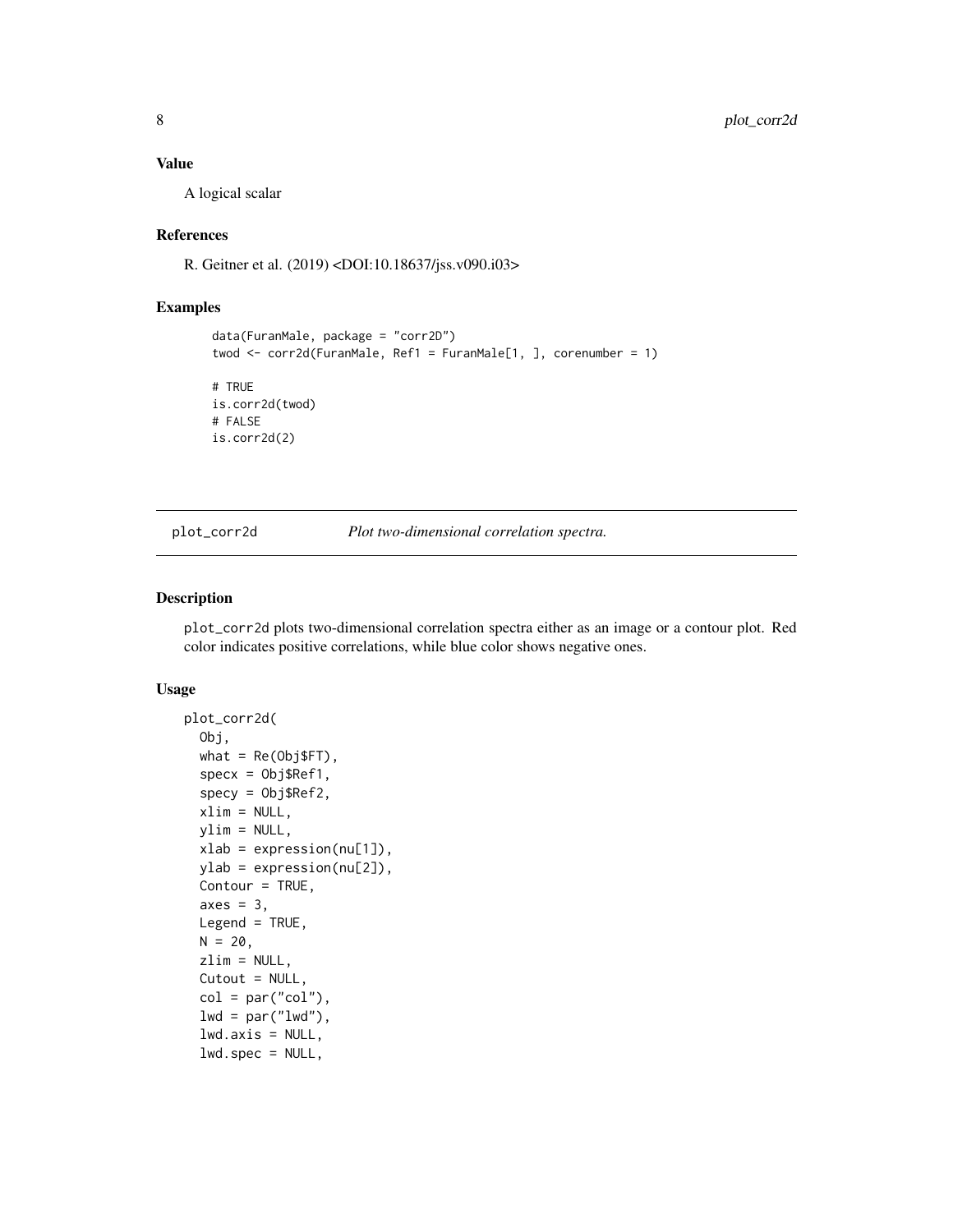# <span id="page-8-0"></span>plot\_corr2d 9

```
cex.leg = NULL,
at.xaxs = NULL,
label.xaxs = TRUE,at.yaxs = NULL,
label.yaxs = TRUE,
line.xlab = 3.5,line.ylab = 3.5,...
```

```
\mathcal{L}
```
# Arguments

| Obj              | List from corr2d containing the 2D correlation data.                                                                                                                                                                                  |
|------------------|---------------------------------------------------------------------------------------------------------------------------------------------------------------------------------------------------------------------------------------|
| what             | Real numeric matrix containing the z-values that should be plotted.                                                                                                                                                                   |
| specx, specy     | Numeric vector containing the data that should be plotted on top (specx) and/or<br>on the left (specy) of the 2D spectrum. Mat, specx and/or specy should have<br>the same dimensions, respectively. If NULL nothing will be plotted. |
| xlim, ylim       | Numeric vector with two values indicating the borders of the 2D plot. Also<br>truncates specx and/or specy to match the new plot range.                                                                                               |
| xlab, ylab       | Character or expression containing the text that will be plotted on the bottom<br>(xlab) and/or to the right (ylab) of the 2D plot. Labels can be suppressed with<br>NA.                                                              |
| Contour          | Logical: Should a contour (TRUE) or image (FALSE) be drawn?                                                                                                                                                                           |
| axes             | Integer ranging from 0 to 3. Should the axis of the 2D plot be drawn? "0" means<br>no axes, "1" only bottom axis, "2" only right axis and "3" both axes are drawn.                                                                    |
| Legend           | Logical: Should a color legend be plotted in the top right corner?                                                                                                                                                                    |
| N                | Positive, non-zero integer indicating how many contour or image levels should<br>be plotted.                                                                                                                                          |
| zlim             | Numeric vector with two values defining the z-range of the 2D plot.                                                                                                                                                                   |
| Cutout           | Numeric vector with two values defining which z-values should not be plotted.<br>Use with care, because this can generate misleading 2D plots.                                                                                        |
| col              | A specification for the plotting color of the reference spectra (top and left), axes,<br>axes ticks and the central plot surrounding box. See par and contour for addi-<br>tional information.                                        |
| lwd              | A numeric value which sets the line width in the contour plot. See par and<br>contour for additional information.                                                                                                                     |
| lwd.axis         | A numeric value which sets the line width for axes and the central plot surround-<br>ing box. See par and axis for additional information.                                                                                            |
| lwd.spec         | A numeric value which sets the line width in the reference spectra on top and to<br>the left. See par and plot. default for additional information.                                                                                   |
| cex.leg          | A numerical value giving the amount by which numbers at the legend should be<br>magnified. See par and image.plot for additional information.                                                                                         |
| at.xaxs, at.yaxs |                                                                                                                                                                                                                                       |
|                  | The points at which tick-marks are to be drawn at the x- and y-axis, respectively.<br>See axis for additional information.                                                                                                            |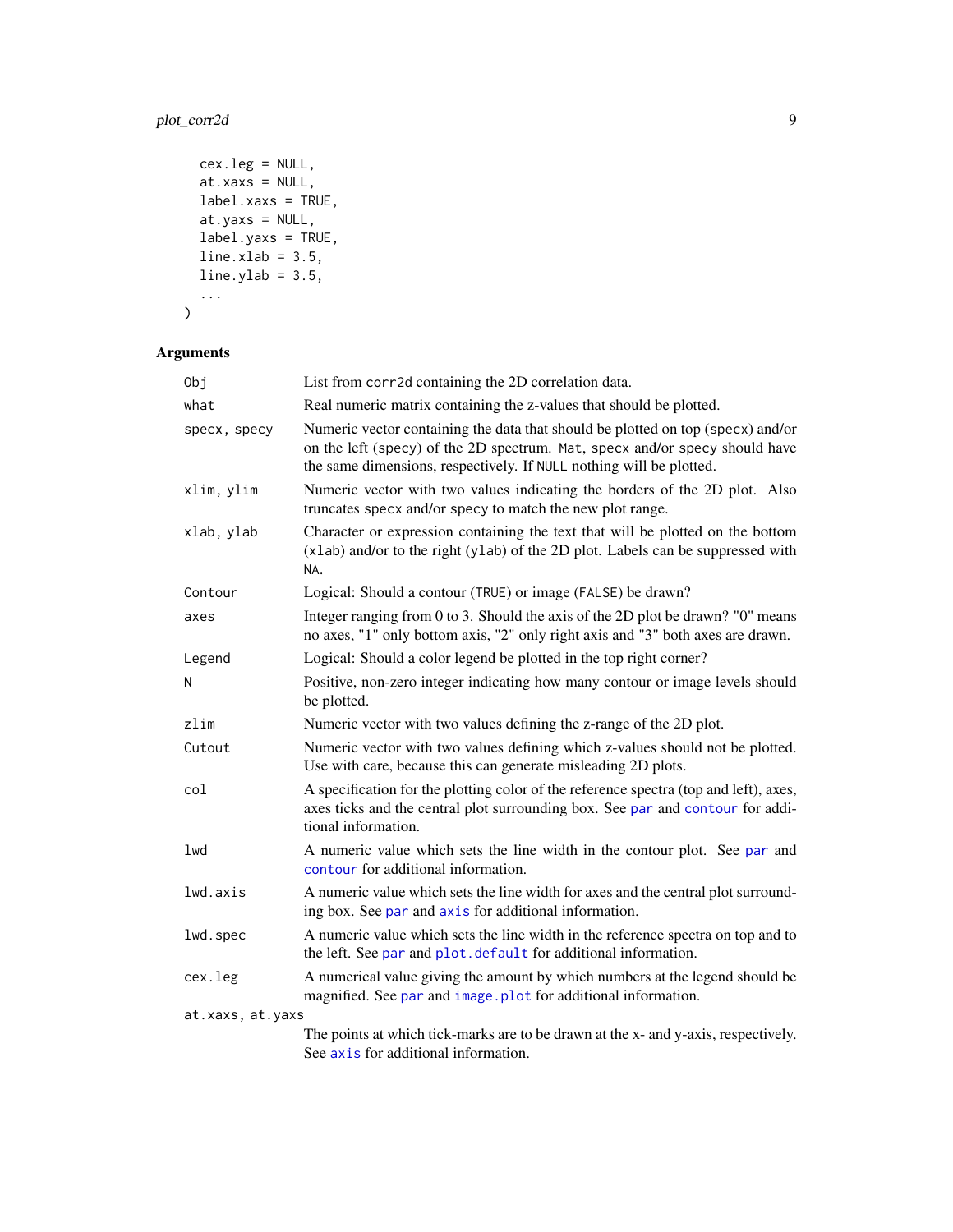<span id="page-9-0"></span>

| label.xaxs, label.yaxs |                                                                                                                                                                                                                                                                                                                                                                                                                                                                                        |
|------------------------|----------------------------------------------------------------------------------------------------------------------------------------------------------------------------------------------------------------------------------------------------------------------------------------------------------------------------------------------------------------------------------------------------------------------------------------------------------------------------------------|
|                        | This can either be a logical value specifying whether (numerical) annotations<br>are to be made at the tickmarks of the x- and y-axis, or a character or expression<br>vector of labels to be placed at the tickpoints of the x- and y-axis. See axis for<br>additional information.                                                                                                                                                                                                   |
| line.xlab, line.ylab   |                                                                                                                                                                                                                                                                                                                                                                                                                                                                                        |
|                        | Numeric value on which MARgin line the x- and y-label is plotted, respectively,<br>starting at 0 counting outwards. See mett for additional information.                                                                                                                                                                                                                                                                                                                               |
| .                      | Additional arguments either passed to image or contour. Can include graphics<br>parameters par which are in part also used by other functions. This includes<br>cex. axis (influences axes and thier label magnification), cex. lab (influences<br>label magnification), col. axis (influences axes label color), col. lab (influ-<br>ences label color), font axis (influences axes label font), font lab (influences<br>label font) and lty (influences line type for contour plot). |

#### Details

For the synchronous correlation spectrum the real component (Re) of the complex correlation matrix must be plotted. The asynchronous spectrum is the respective imaginary component (Im). Cutout can be used to leave out smaller (noise) contributions, but should be used with care as it can be used to create misleading 2D correlation plots. See references for interpretation rules (so called Noda rules).

# References

For interpretation rules see: I. Noda (2006) <DOI:10.1016/j.molstruc.2005.12.060> R. Geitner et al. (2019) <DOI:10.18637/jss.v090.i03>

#### See Also

See [plot\\_corr2din3d](#page-10-1) for 3D plots.

# Examples

```
data(FuranMale, package = "corr2D")
twod \le corr2d(FuranMale, Ref1 = FuranMale[1, ], corenumber = 1)
plot_corr2d(twod, xlab = expression(paste("relative Wavenumber" / cm^-1)),
                  ylab = expression(paste("relative Wavenumber" / cm^-1)))
plot_corr2d(twod, at.xaxs = c(1560, 1585, 1610),
            label.xaxs = c(1560, 1585, 1610),
            col = 2, 1wd = 3, col.axis = 3, col.lab = 4, Legend = FALSE,
            cex.lab = 3, xlab = "Large x label", ylab = "Large y label",
            line.xlab = 5, line.ylab = 5
```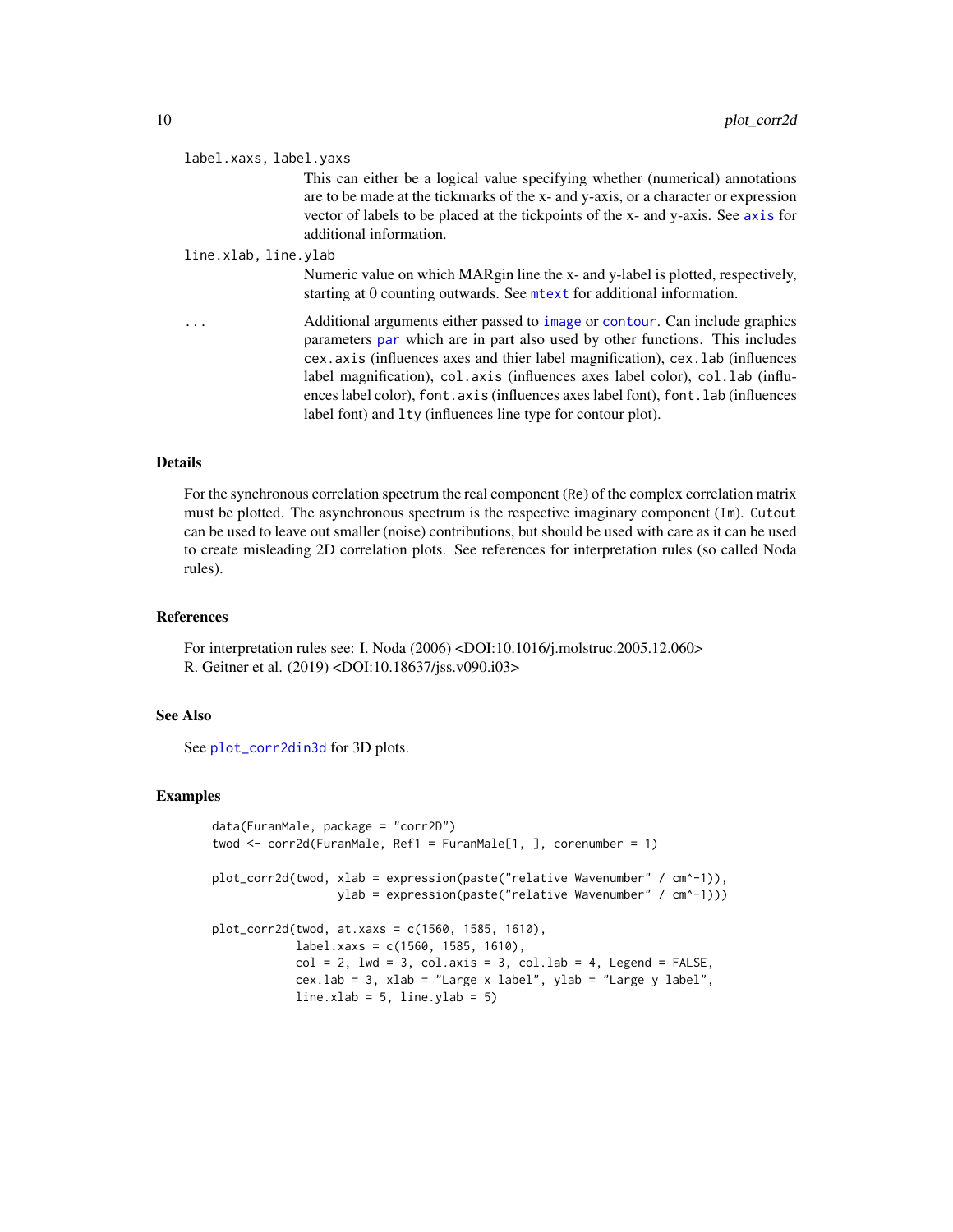<span id="page-10-1"></span><span id="page-10-0"></span>plot\_corr2din3d *3D plot of two-dimensional correlation spectra.*

#### Description

plot\_corr2din3d plots two-dimensional correlation spectra as an 3D surface.

# Usage

```
plot_corr2din3d(
 Mat,
  specx = NULL,specy = NULL,scalex = NULL,
  scaley = NULL,
 Col = colorspace::diverge_hcl(64, h = c(240, 0), c = 100, l = c(20, 100), power =0.4),
  reduce = NULL,
  zlim = NULL,
 projection = FALSE,
  ...
)
```
# Arguments

| Mat            | Real numeric matrix containing the z-values to plot.                                                                                                                                                  |
|----------------|-------------------------------------------------------------------------------------------------------------------------------------------------------------------------------------------------------|
| specx, specy   | Numeric vector containing the data, that will be plotted at the x and y axis. Can<br>be any data and does not need to have the same dimensions as Mat.                                                |
| scalex, scaley | A real number which describes how specx (or specy) get scaled. Positive num-<br>bers lead to a spectrum plotted inside the box, while negative numbers lead to a<br>spectrum plotted outside the box. |
| Col            | Vector containing colors used to plot the 3D plot and the respective projection.                                                                                                                      |
| reduce         | Non-zero rational number describing how to resample the data values. Can<br>reduce the computational demand and can be used for fast previews.                                                        |
| zlim           | Numeric vector with two values indicating the z-range of the 3D plot.                                                                                                                                 |
| projection     | Logical: Should a 2D projection of the 3D surface be plotted a the bottom of the<br>box?                                                                                                              |
| $\ddotsc$      | Additional arguments passed to drape.plot.                                                                                                                                                            |

#### Details

For the synchronous correlation spectrum the real component (Re) of the complex correlation matrix must be plotted. The asynchronous spectrum is the respective imaginary component (Im).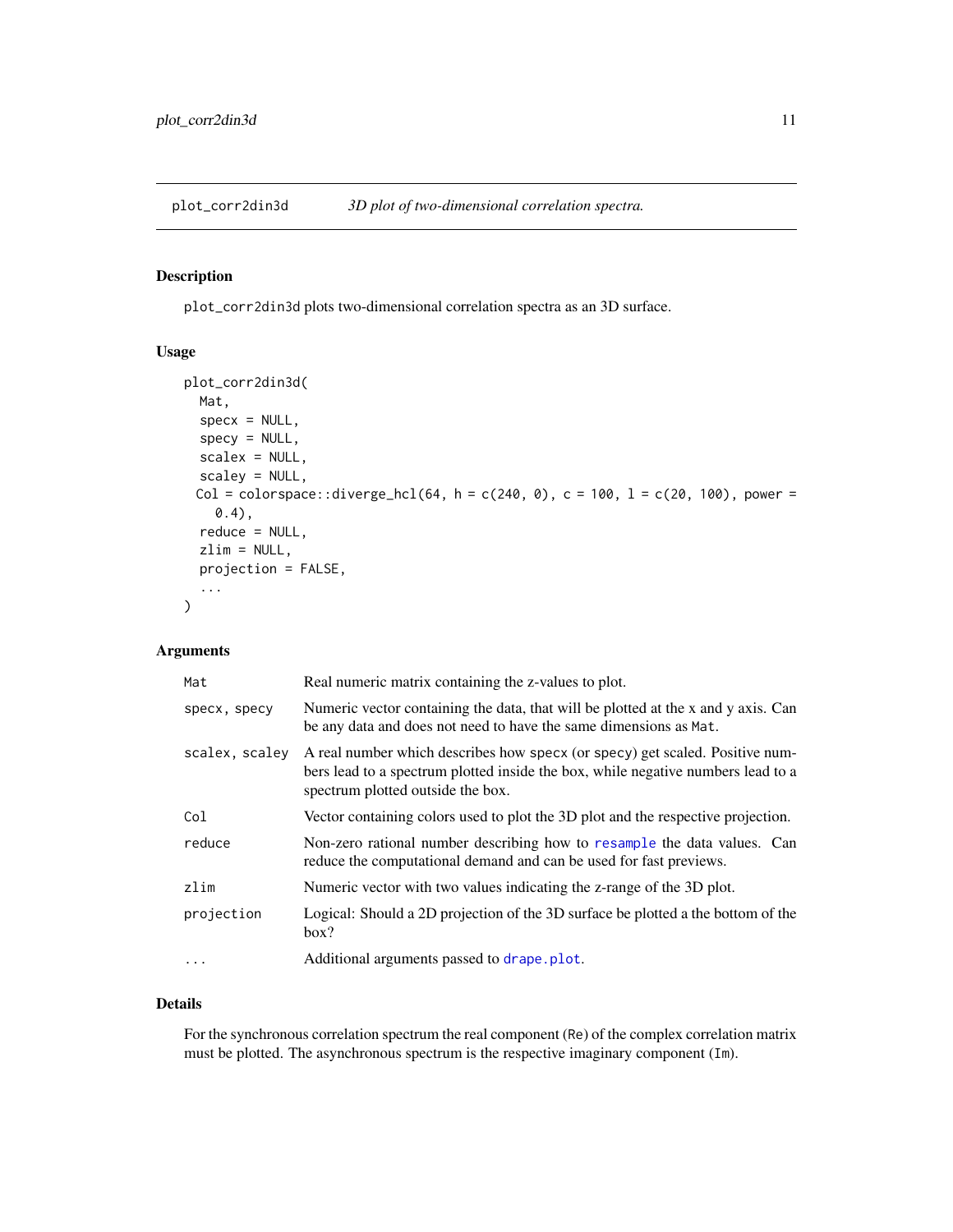# <span id="page-11-0"></span>References

R. Geitner et al. (2019) <DOI:10.18637/jss.v090.i03>

# See Also

See [plot\\_corr2d](#page-7-1) for 2D plots. See [drape.plot](#page-0-0) for information on the plot function.

# Examples

```
data(FuranMale, package = "corr2D")
twod <- corr2d(FuranMale, Ref1 = FuranMale[1, ], corenumber = 1)
plot_corr2din3d(Mat = Re(twod$FT), specx = twod$Ref1,
    specy = twod$Ref1, reduce = 2, scalex = -175, scaley = -175,zlim = c(-1.5, 2.2)*10^{x}-3, projection = FALSE,
    border = gray(0.2), theta = 25, phi = 15, add.legend = FALSE,
    Col = fields::tim.colors(64))
```
sim2ddata *Simulate kinetic data from two-step sequential first-order reactions*

#### Description

sim2ddata simulates kinetic data for the sequential reaction  $A \rightarrow B \rightarrow C$  with the time constants k1 and k2.

#### Usage

```
sim2ddata(
 L = 400,
  t = 0:10,
 k1 = 0.2,
 k2 = 0.8,
 X = c(1000, 1400),
 A = c(1080, 1320),
 Aamp = c(3, 8),
 B = c(1120, 1280),
 Bamp = c(5, 15),
 C = c(1160, 1240),
  Camp = c(4, 9))
```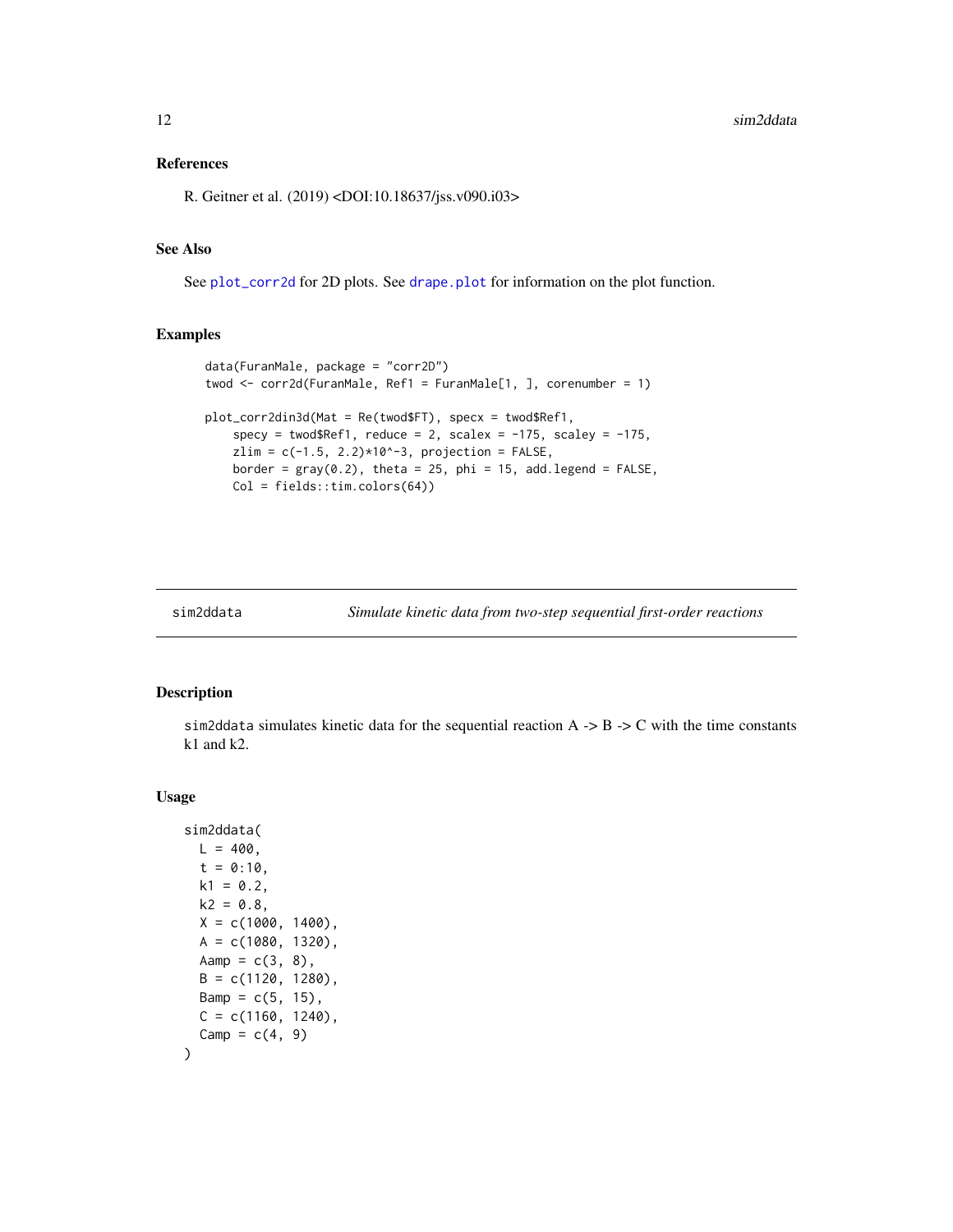#### <span id="page-12-0"></span>sim2ddata 13

#### **Arguments**

| -L      | Positive, non-zero integer specifying how many spectral variables should be<br>used to describe the kinetic dataset.                                                                                                                                                         |  |  |  |  |  |  |
|---------|------------------------------------------------------------------------------------------------------------------------------------------------------------------------------------------------------------------------------------------------------------------------------|--|--|--|--|--|--|
| t       | Numeric vector containing non-negative real numbers describing at which reac-<br>tion times the kinetic data should be sampled.                                                                                                                                              |  |  |  |  |  |  |
| k1, k2  | Positive, non-zero real numbers describing the time constants used to simulate<br>the reactions A $\rightarrow$ B (k1) and B $\rightarrow$ C (k2).                                                                                                                           |  |  |  |  |  |  |
| X       | Numeric vector with two values specifying the range of the simulated spectral<br>variables.                                                                                                                                                                                  |  |  |  |  |  |  |
| A, B, C | Numeric vector with two real values specifying the two signal positions of<br>species A, B and C, respectively. It's the mean used in dnorm to simulate the<br>signal. C and Camp may be NULL in which case only the reaction $A \rightarrow B$ is<br>simulated and sampled. |  |  |  |  |  |  |
|         | Aamp, Bamp, Camp                                                                                                                                                                                                                                                             |  |  |  |  |  |  |
|         | Numeric vector with two values specifying the signal width of species A, B and<br>C, respectively. It's the standard deviation (sd) used in dnorm to simulate the<br>signal. C and Camp may be NULL in which case only the reaction $A \rightarrow B$ is                     |  |  |  |  |  |  |

#### **Details**

The simulation assumes 2 spectral signals for each of the 3 species A, B and C. The sequential reaction is defined by 2 time constants k1 and k2. The spectral information can be sampled at every point during the reaction to get an arbitrary profile of the kinetic data. The signals of the three species are modeled by a normal distribution. In addition the spectral variable is assumed to be equidistant and the number of spectral variables can also be chosen arbitrary.

### Value

sim2ddata returns a matrix containing the kinetic data. The matrix contains the sampled reaction times by rows and the spectral variables by columns. The reaction times are the row names while the spectral variables are saved as the column names. The matrix has the ideal format to be analyzed by [corr2d](#page-3-1).

# References

The default values are inspired by: I. Noda (2014) <DOI:10.1016/j.molstruc.2014.01.024>

#### Examples

```
testdata <- sim2ddata()
twodtest <- corr2d(testdata, corenumber = 1)
plot_corr2d(twodtest)
```
simulated and sampled.